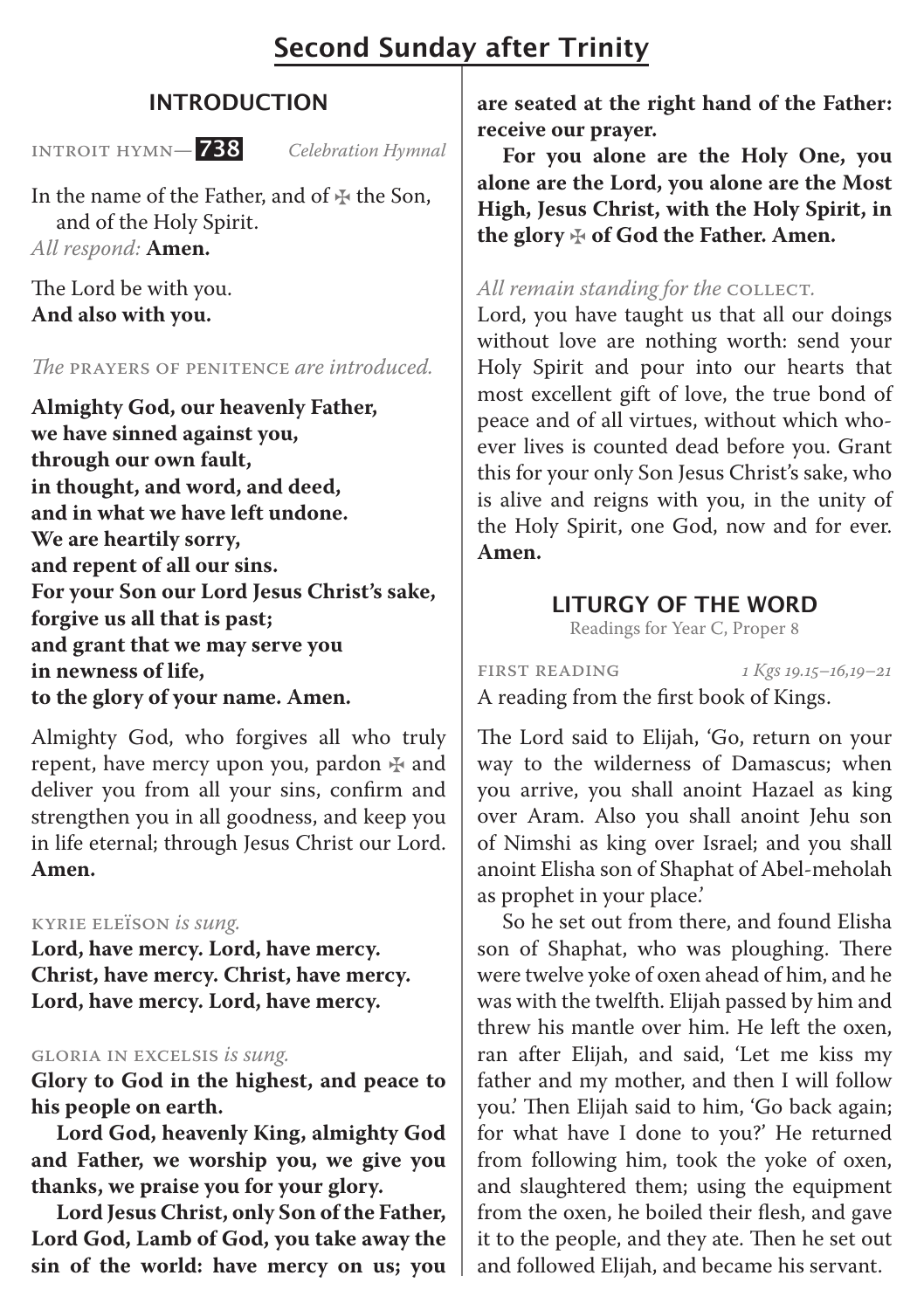## This is the Word of the Lord. **Thanks be to God.**

Responsorial Psalm *from Ps 16*

R. Preserve me, God, I take refuge in you. *(All repeat)*

Preserve me God, I take refuge in you; I say to the Lord, 'You are my God. O Lord it is you who are my portion and cup; it is you yourself who are my prize.' R.

I will bless the Lord who gives me counsel; who even at night directs my heart. I keep the Lord ever in my sight; since he is at my right hand, I shall stand firm.  $\mathbb{R}^7$ 

And so my heart rejoices, my soul is glad; even my body shall rest in safety. For you will not leave my soul among the dead, nor let your beloved know decay. R.

O Lord you will show me the path of life; the fullness of joy in your presence, and at your right hand are pleasures for evermore. R.

Second Reading *Gal 5.1,13–25*

A reading from the letter of Paul to the Galatians.

For freedom Christ has set us free. Stand firm, therefore, and do not submit again to a yoke of slavery.

For you were called to freedom, brothers and sisters; only do not use your freedom as an opportunity for self-indulgence, but through love become slaves to one another. For the whole law is summed up in a single commandment, 'You shall love your neighbour as yourself.' If, however, you bite and devour one another, take care that you are not consumed by one another. Live by the Spirit, I say, and do not gratify the desires of the flesh. For what the flesh desires is opposed to the Spirit, and what the Spirit desires is opposed to the flesh; for these are opposed to each other, to prevent you from doing what you want. But if you are led by the Spirit, you are not subject to the law. Now the works of the flesh are obvious: fornication, impurity, licentiousness, idolatry, sorcery, enmities, strife, jealousy, anger, quarrels, dissensions, factions, envy, drunkenness, carousing, and things like these. I am warning you, as I warned you before: those who do such things will not inherit the kingdom of God. By contrast, the fruit of the Spirit is love, joy, peace, patience, kindness, generosity, faithfulness, gentleness, and self-control. There is no law against such things. And those who belong to Christ Jesus have crucified the flesh with its passions and desires. If we live by the Spirit, let us also be guided by the Spirit.

This is the Word of the Lord. **Thanks be to God.**

Gradual Hymn*—* 98

Gospel Acclamation *1 Sam 3.9; Jn 6.68*

# *Alleluia.*

Speak, Lord, for your servant is listening: You have the words of eternal life. *Alleluia.*

Gospel Reading *Lk 9.51–62*

The Lord be with you.

## **And also with you.**

Hear the Gospel ⊕ of our Lord Jesus Christ according to Luke.

**Glory to you, O Lord.**

When the days drew near for him to be taken up, Jesus set his face to go to Jerusalem. And he sent messengers ahead of him, who went and entered a village of the Samaritans, to make preparations for him. But the people did not receive him, because his face was set towards Jerusalem. And when his disciples James and John saw it, they said, "Lord, do you want us to tell fire to come down from heaven and consume them?" But he turned and rebuked them. And they went on to another village.

As they were going along the road, someone said to him, "I will follow you wherever you go." And Jesus said to him, "Foxes have holes,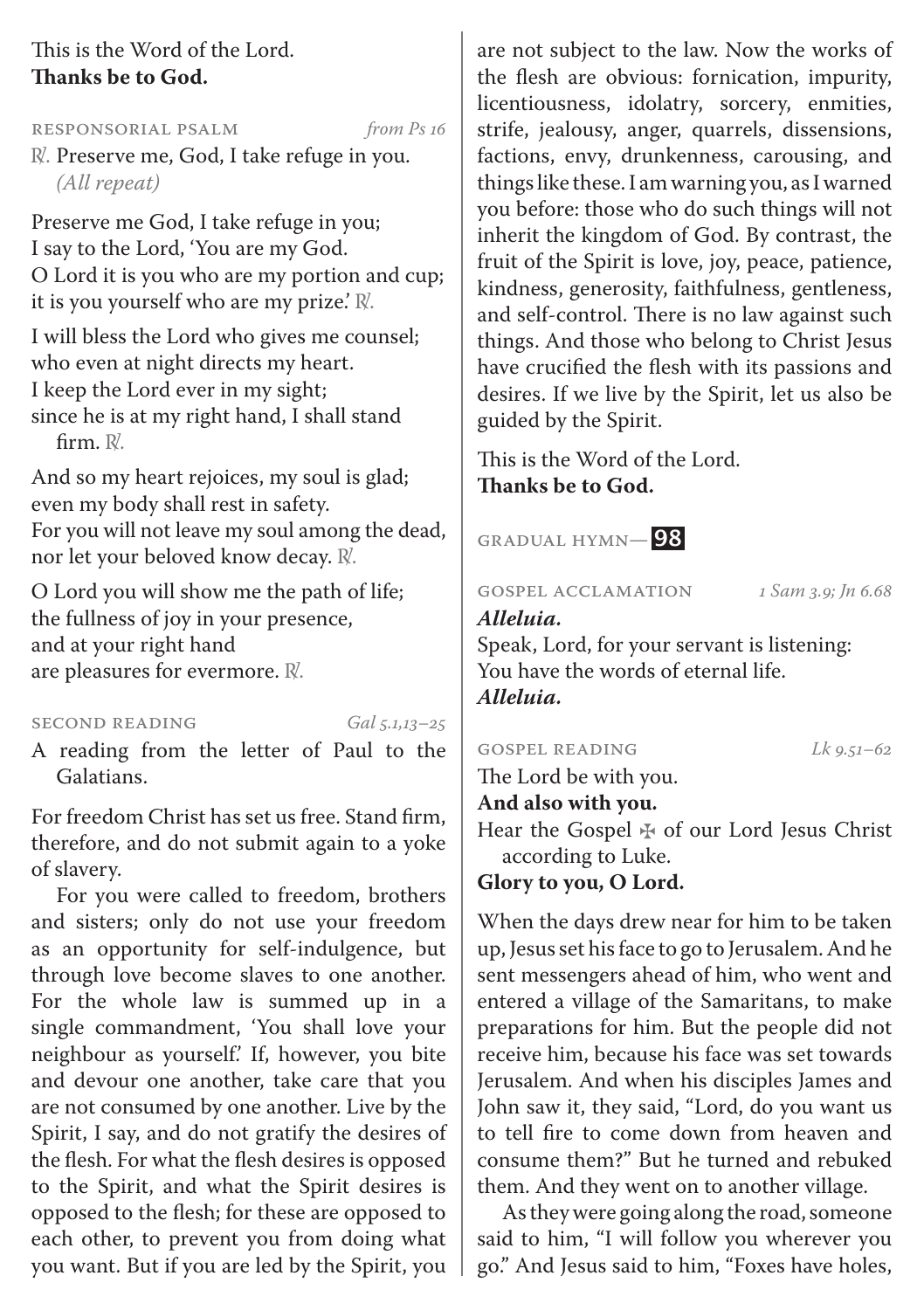and birds of the air have nests, but the Son of Man has nowhere to lay his head." To another he said, "Follow me." But he said, "Lord, let me first go and bury my father." And Jesus said to him, "Leave the dead to bury their own dead. But as for you, go and proclaim the kingdom of God." Yet another said, "I will follow you, Lord, but let me first say farewell to those at my home." Jesus said to him, "No-one who puts his hand to the plough and looks back is fit for the kingdom of God."

This is the Gospel of the Lord. **Praise to you, O Christ.**

A Sermon *may follow.*

### *All stand to recite the* Nicene Creed*.*

**We believe in one God, the Father, the Almighty, maker of heaven and earth, of all that is, seen and unseen.** 

**We believe in one Lord, Jesus Christ, the only Son of God, eternally begotten of the Father, God from God, Light from Light, true God from true God, begotten, not made, of one Being with the Father; through him all things were made. For us and for our salvation he came down from heaven,** 

*(all bow)* **was incarnate from the Holy Spirit and the Virgin Mary, and was made man.** 

*(all rise)* **For our sake he was crucified under Pontius Pilate; he suffered death and was buried. On the third day he rose again in accordance with the Scriptures; he ascended into heaven and is seated at the right hand of the Father. He will come again in glory to judge the living and the dead, and his kingdom will have no end.** 

**We believe in the Holy Spirit, the Lord, the giver of life, who proceeds from the Father and the Son, who with the Father and the Son is worshipped and glorified, who has spoken through the Prophets. We believe in one holy catholic and apostolic Church. We acknowledge one baptism for the forgiveness of sins. We look for the resurrection of the dead, and the life** ✠ **of the world to come. Amen.**

*The* Intercessions *are introduced, and all kneel. One of these responses may be used:*

℣. Lord, hear us. ℟. **Lord, graciously hear us.** *or* ℣. Lord, in your mercy, ℟. **Hear our prayer.**

*At the Commemoration of the Departed:*

W. Rest eternal  $\&$  grant unto them, O Lord;

 $\mathbb{R}$ . And let light perpetual shine upon them.

*The Intercessions end:* Merciful Father,

**Accept these prayers, for the sake of your Son, our Saviour Jesus Christ. Amen.**

## LITURGY OF THE SACRAMENT

*All stand as the priest introduces the* Peace*.*  The peace of the Lord be always with you. **And also with you.**

Offertory Hymn*—* 21

*The people unite their prayers with the priest, who says the* Prayer over the Offerings*.*

- Pray, my brothers and sisters, that my sacrifice and yours may be acceptable to God, the almighty Father.
- **May the Lord accept the sacrifice at your hands, for the praise and glory of his name, for our good, and the good of all his Church.**

Lord, we offer you this sacrifice to obtain your pardon and to give you glory: accept it and grant that it may cleanse us from our sins, so that the offering we make of our hearts may be pleasing to you; through Christ our Lord. **Amen.**

#### Eucharistic Prayer

The Lord be with you. **And also with you.** Lift up your hearts. **We lift them to the Lord.** Let us give thanks to the Lord our God. **It is right to give him thanks and praise.**

*The* Preface *follows.*